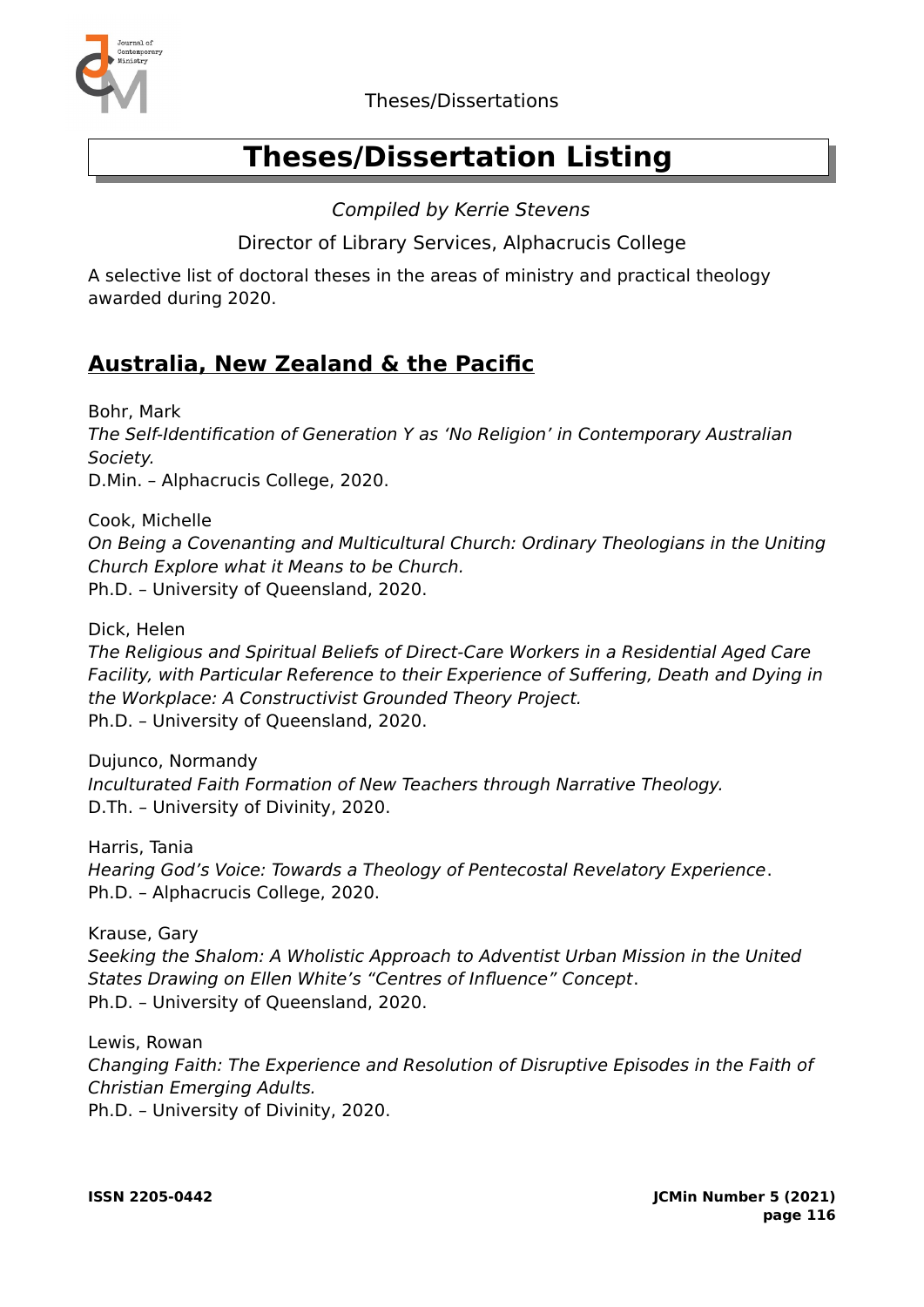

#### Theses/Dissertations

Polley, Nathan Spiritual Development in Aspiring Servant Leaders in an Aotearoa-New Zealand Tertiary Education Context. D.Min. – Alphacrucis College, 2020.

# **United Kingdom & Europe**

Ummu Kulsoom, Aminath Employee's Engagement and Job Commitment in the Ministry of Youth and Sports, Maldives. D.B.A – The University of Liverpool, 2020.

Warnock, Helen Jane The Nature of Youth Ministry in Northern Ireland Through the Eyes of Local Practitioners. D.Prof. – University of Chester (UK), 2020.

## **North & South America**

Benac, Dustin D. Adaptive Church: A Practical Theology of Adaptive Work in the Pacific Northwest. Th.D. – Duke University, 2020.

Fleck, Jessica E. Team Leadership: Core Competencies in Children's Ministries. D.Min. – Asbury Theological Seminary, 2020.

Keefe-Perry, L. Callid. Schooling the Imagination: A Practical Theology of Public Education. Ph.D. – Boston University, 2020.

Kramer, Rachelle M. Towards a Holistic Education: Forging Integrative Approaches between Campus Ministers and Theology Faculty at Catholic Universities D.Min. – Catholic Theological Union, 2020.

Mentzer, Timothy Andrew Finding Meaning in Organized Religion: A practical Theology for the Church's Mission with Millennials. D.Min. – Duke University, 2020.

[Thomas, Barbara J. P.](https://search.proquest.com/pqdtglobal/indexinglinkhandler/sng/au/Thomas,+Barbara+J.+P/$N?accountid=44543) Practical Theology for Mentoring Students in the Work of Ministry: Using Alumni to